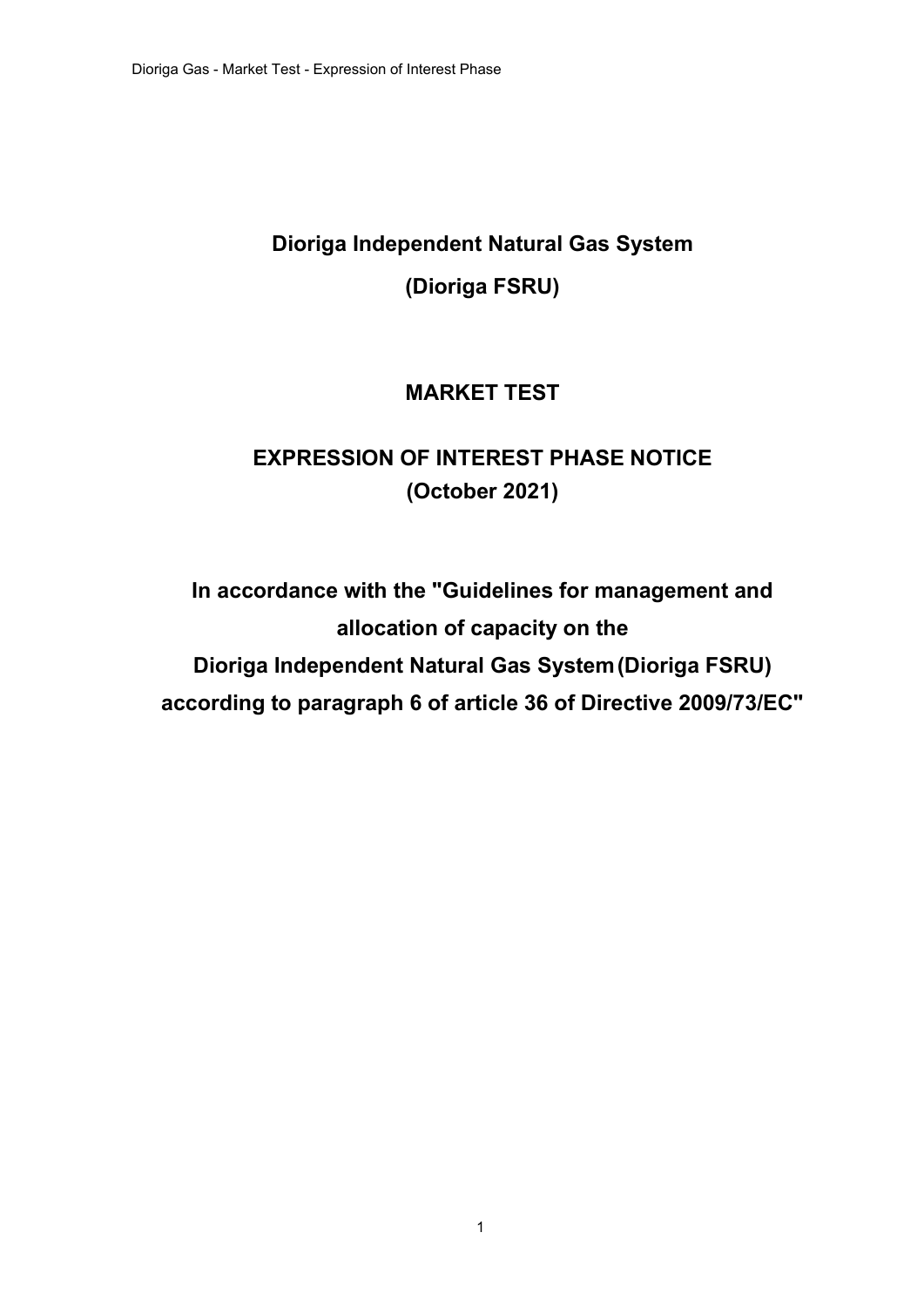## Contents

| $\mathbf{1}$ . |       |       |  |  |  |  |
|----------------|-------|-------|--|--|--|--|
| 2.             |       |       |  |  |  |  |
| 3.             |       |       |  |  |  |  |
| 4.             |       |       |  |  |  |  |
| 5.             |       |       |  |  |  |  |
| 6.             |       |       |  |  |  |  |
| 6.1            |       |       |  |  |  |  |
| 6.2            |       |       |  |  |  |  |
|                | 6.2.1 |       |  |  |  |  |
|                |       | 6.2.2 |  |  |  |  |
| 6.3            |       |       |  |  |  |  |
| 6.4            |       |       |  |  |  |  |
| 6.5            |       |       |  |  |  |  |
| 7 <sub>1</sub> |       |       |  |  |  |  |
| 8.             |       |       |  |  |  |  |
| 9.             |       |       |  |  |  |  |
| 10.            |       |       |  |  |  |  |
|                |       |       |  |  |  |  |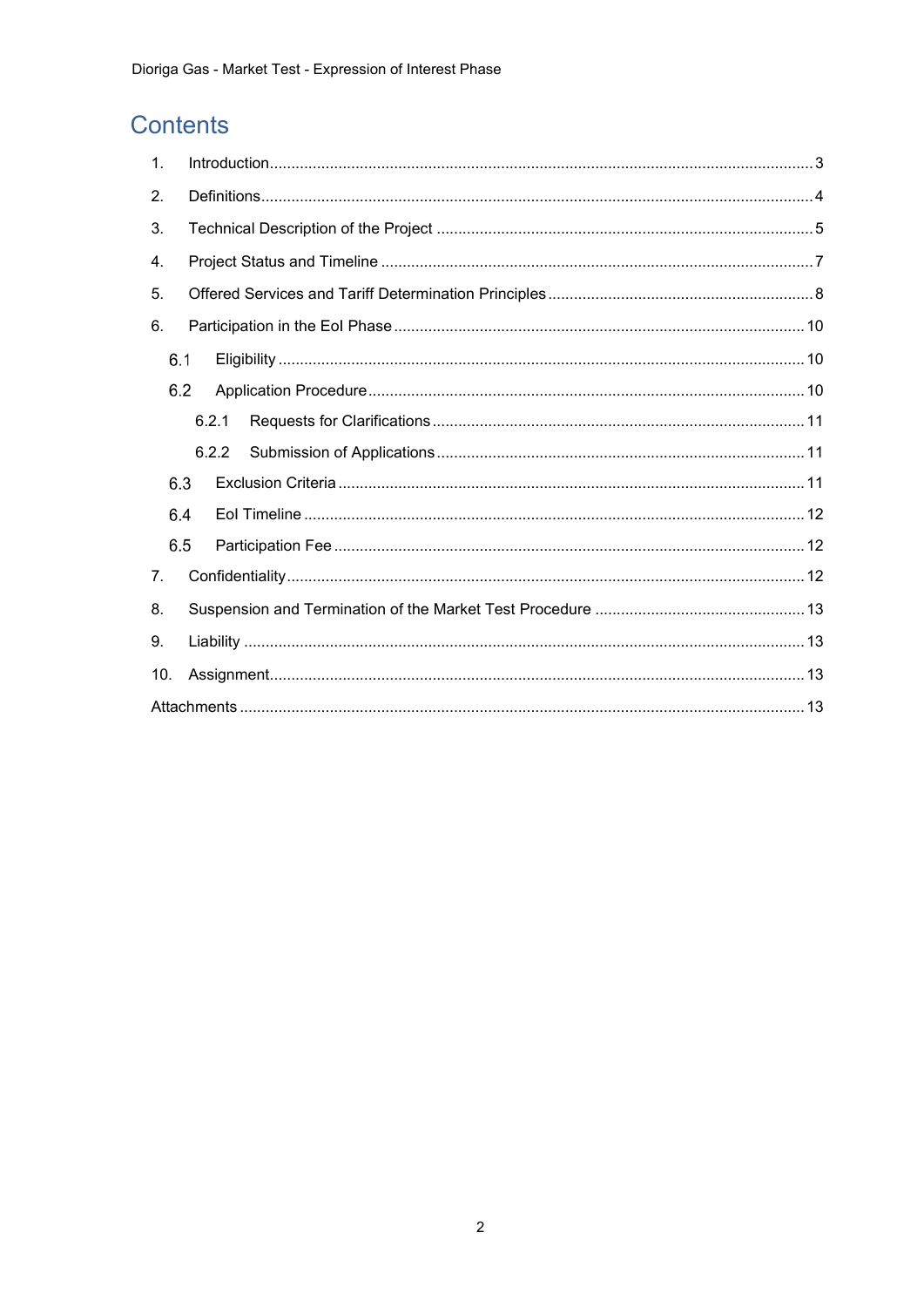## <span id="page-2-0"></span>**1. Introduction**

Dioriga Gas S.A. ("**Dioriga Gas**") is a company incorporated under Greek Law with the scope to own and operate natural gas infrastructure. Dioriga Gas develops the Independent Natural Gas System (INGS), "Dioriga Floating Storage Regasification Unit" ("**the Project**").

On July 16<sup>th</sup>, 2021, Dioriga Gas applied to the National Regulatory Authority for Energy of Greece ("**the Authority**") for an exemption under art. 36 of Directive 2009/73/EC ("**the Directive**"). Dioriga Gas formally requested an exemption for a period of 25 years, under arts. 32, 33 and 41(6), (8) and (10) of Directive 2009/73/EC ("the Directive") from:

- Regulated tariffs on the services provided by the Project according to Section 3.2.1.
- Third party access on booking Capacity to the Project.

As required by the Directive (par. 6 of Article 36), Dioriga Gas will perform the EoI phase of the Market Test prior to the Binding phase in order to compile the market's interest into reserving Capacity and other Services in the Project. The EoI phase of the market test, shall commence on the 22<sup>nd</sup> of October 2021. The minimum total duration of the EoI phase has been set to 45 days, as explicitly described in section 6.4.

The principles for capacity allocation to the Project and the main elements of the Market Test process are provided in the "Guidelines for management and allocation of capacity on the 'Dioriga' Independent Natural Gas System (Dioriga FSRU) according to paragraph 6 of article 36 of the Directive 2009/73/EC" ("**the Guidelines**"), under Decision of the Authority No. 700/2021.

According to the Guidelines, Dioriga Gas shall perform the Market Test in two phases, as described below:

- **a. The Expression of Interest Phase** ("**the EoI Phase**") in which all potential Users are invited to express their interest in reserving Capacity in the Project by submitting the set of documents described in section [6](#page-9-0) below.
- **b.** The **Bidding Phase**, in which EoI Participants will be asked to submit binding requests for Capacity in the Project in accordance with the Bidding Phase Guidelines, to be approved by the Authority following the conclusion of the EoI Phase. Dioriga Gas will conduct the Capacity allocation and reservation procedure in the Project, in accordance with the Bidding Phase Guidelines.

Through the EoI Notice, Dioriga Gas is initiating the EoI Phase of the Market Test. Through the EoI phase, Dioriga Gas will:

- Canvass the intentions of any party in reserving any of the Project's Services.
- Collect data and information useful to the Authority to assess the criteria set out in art. 36.1 of the Directive.

Capacity and all relevant Services will be allocated in accordance with the Bidding Phase Guidelines, following completion of the Bidding Phase in accordance with Art. 3.5. of the Guidelines. Shareholders of the Project shall participate in the Expression of Interest phase of the market test under the same terms and conditions applicable to other potential network users, as set out in the Expression of Interest Notice.

The participation in such EoI Phase does not constitute a commitment by the EoI Participant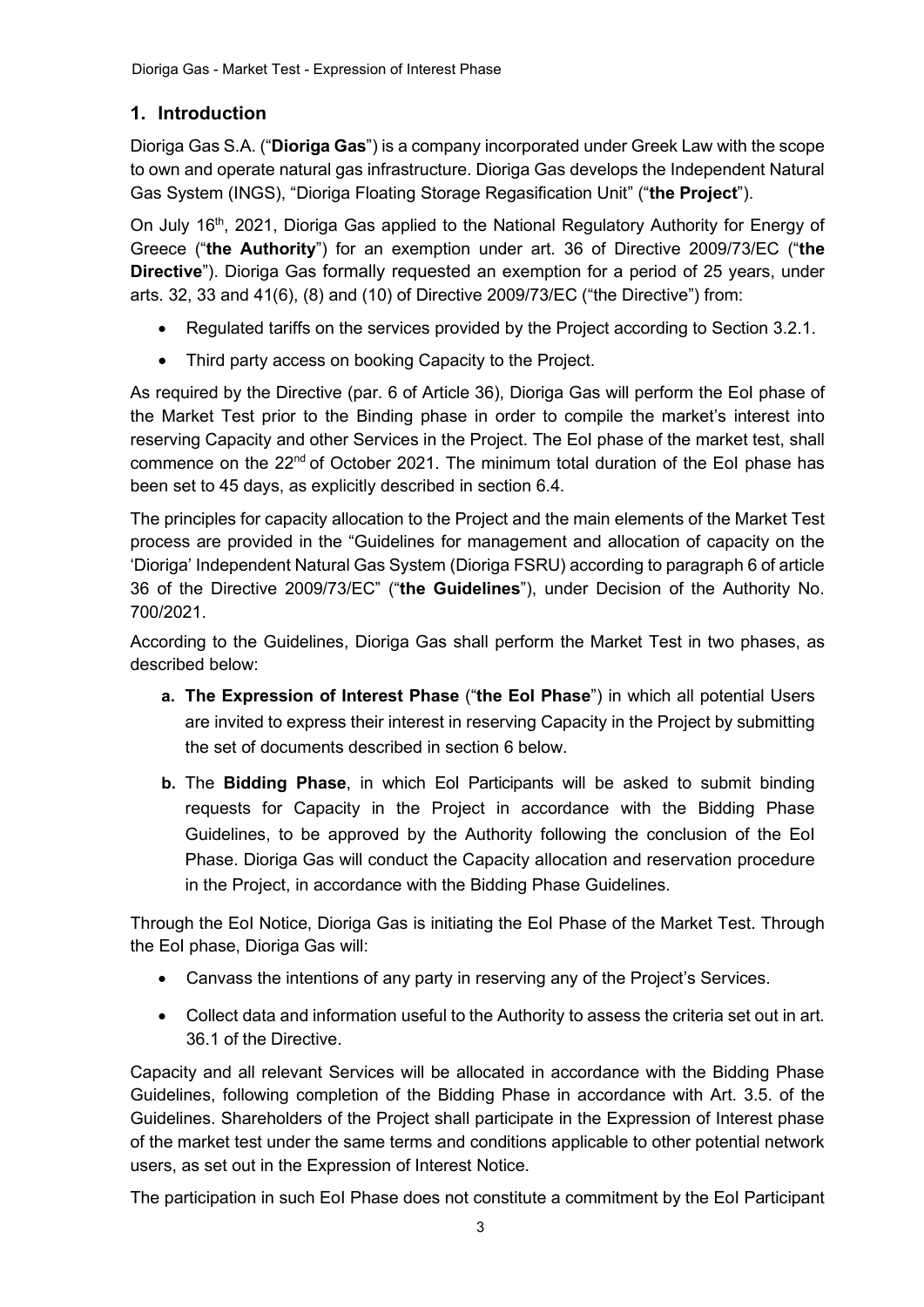to buy Capacity in the Project, and Dioriga Gas, by conducting such EoI Phase, does not commit to actually invest in and realize the Project. Finally, it is again mentioned, that the participation in the EoI phase is a prerequisite for interested Stakeholders to participate in the Bidding Phase of the Market test.

Concerning the Bidding phase, potential shippers will be requested to apply and subscribe for their preferred services and products in the Dioriga-FSRU, in accordance with the Biddingphase guidelines.

Dioriga Gas will respect the confidentiality of any information received from the applicants. Non-withstanding the above, Dioriga Gas will release to the Authority all details relevant to the Market Test EoI Phase results. In addition, Dioriga Gas will disclose to the Authority any information and/or data requested by the Authority to complete the assessment of the exemption application submitted by Dioriga Gas.

Summarizing, the purpose of this EoI Notice is to provide general information on the Project and the projected available services to the EoI Participants and to set out the conditions for registration and participation in the EoI Phase.

## <span id="page-3-0"></span>**2. Definitions**

This EoI Notice uses the definitions of Art.1 of the Guidelines. In addition, terms are defined either directly in the EoI Notice, or herein below:

**Credit Rating** shall mean a credit rating attributed to the EoI Participant, provided by a primary international rating agency, at least equivalent to Baa3 (as per Moody's Investor Services rating rank) or BBB- (as per Standard & Poor's Corporation rating rank);

**Expression of Interest Deadline or EoI Deadline** shall mean 10th of December 2021, by which the Expression of Interest Form (EoI Form) in Exhibit II shall be submitted to be considered valid;

**Expression of Interest Notice or EoI Notice** shall mean this notice;

**FSRU** shall mean the LNG floating storage and regasification unit, to be located approximately 5km SW of the settlement of Agioi Theodoroi, near the Corinth Canal, in Central Greece. The FSRU is an integral part of the Project;

**EoI Notice Form** or **Form** shall mean the attached in Exhibit II form to be filled by any party interested in participating in the EoI phase;

**LNG** shall mean the liquefied natural gas;

**Product(s) or Service(s)** shall mean the products/services offered by Dioriga Gas that are available for reservation on behalf of any interested party;

**Sponsor(s)** shall mean the shareholders of Dioriga Gas S.A.;

**TSO** shall mean Transmission System Operator;

**User (or Users)** shall mean a Stakeholder that reserves Capacity in the Project, in the Bidding Phase.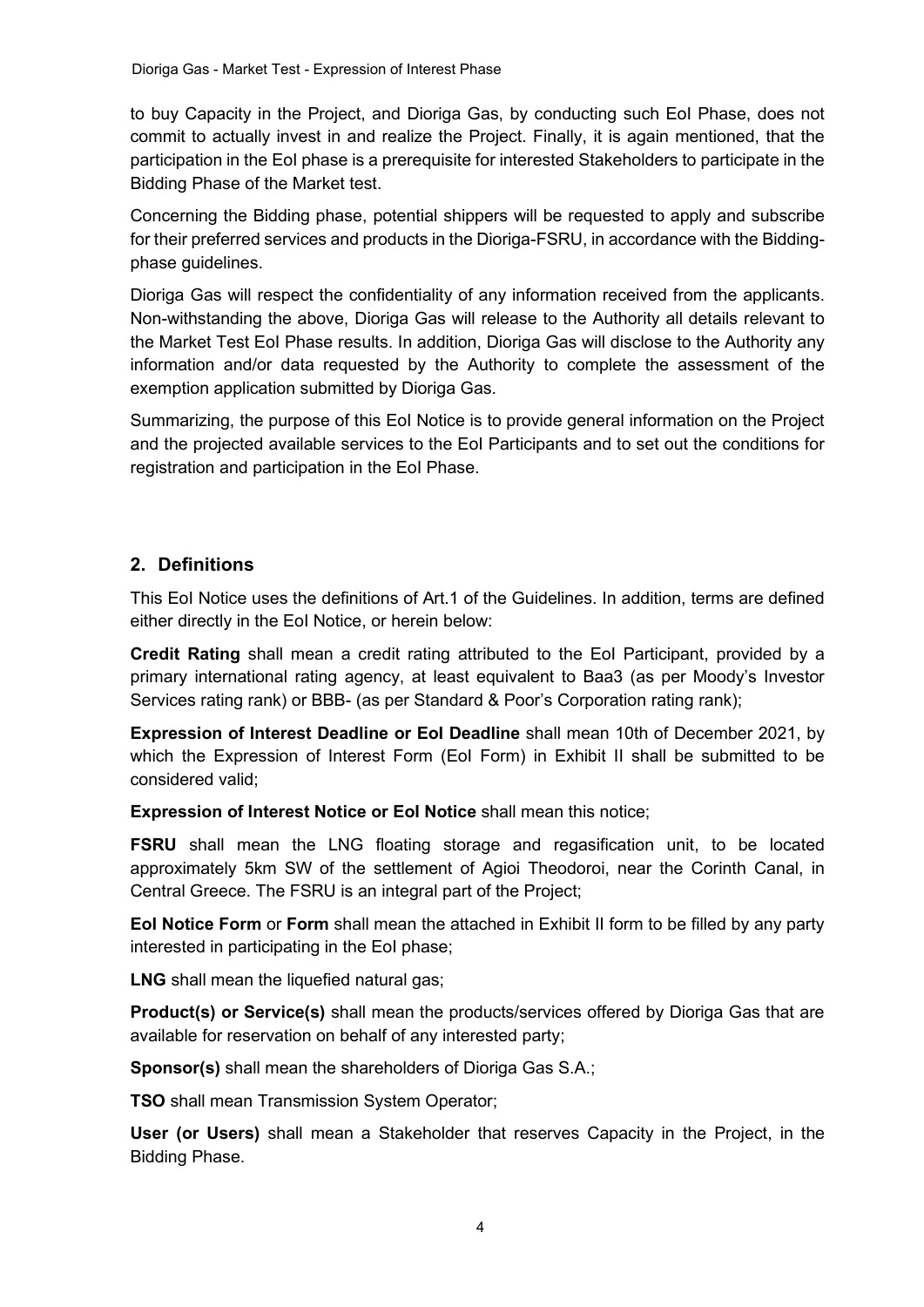## <span id="page-4-0"></span>**3. Technical Description of the Project**

The Project includes the construction of an FSRU (Floating Storage Regasification Unit) jetty in Ag. Theodoroi in Corinth, Greece. The new anchorage will be built in a position south of the existing refinery of MOH and at least 300m from the refinery. The FSRU docking position will be 150m from the coastline, at depths of up to 25m (MSL).

More specifically, the new facility is located:

- at a distance of about 1.5km W of the existing MOH port facilities and at a distance of about 5km east of the Isthmus of Corinth
- at a distance of about 5km SW of the settlement of Ag. Theodoroi
- at a distance of about 4.5km north of the designated Aquaculture Zone (West Saronic Bay - No. Α7 Government Gazette 2505Β/4-11-2011).



*Figure 1 Dioriga FSRU Location*

The Project comprises of:

- An FSRU which will serve for the reception, storage and regasification of Liquefied Natural Gas (LNG) that will be transported to the floating unit from LNG-Carriers (LNGC) of maximum capacity of 266,000 m3 LNG. LNGC shall be moored side by side to the FSRU in order to transfer LNG (Ship to Ship) via flexible hoses to FSRU storage tanks.
- A jetty/trestle, including a central platform, breasting and mooring dolphins for the permanent berthing of the FSRU. In the jetty, Ship to Shore gas loading arm(s), a jetty-borne gas pipeline (20 inch) and other auxiliary systems shall be installed that will serve the safe transfer of NG to onshore installations.
- Onshore Installations include a High-Pressure NG pipeline (20 inch) and a Metering Station for the conveyance of the exported NG to the National Natural Gas Transmission System (NNGTS).

The foreseen jetty infrastructure works include the following:

• A Utility platform of typical dimensions 15m x 20m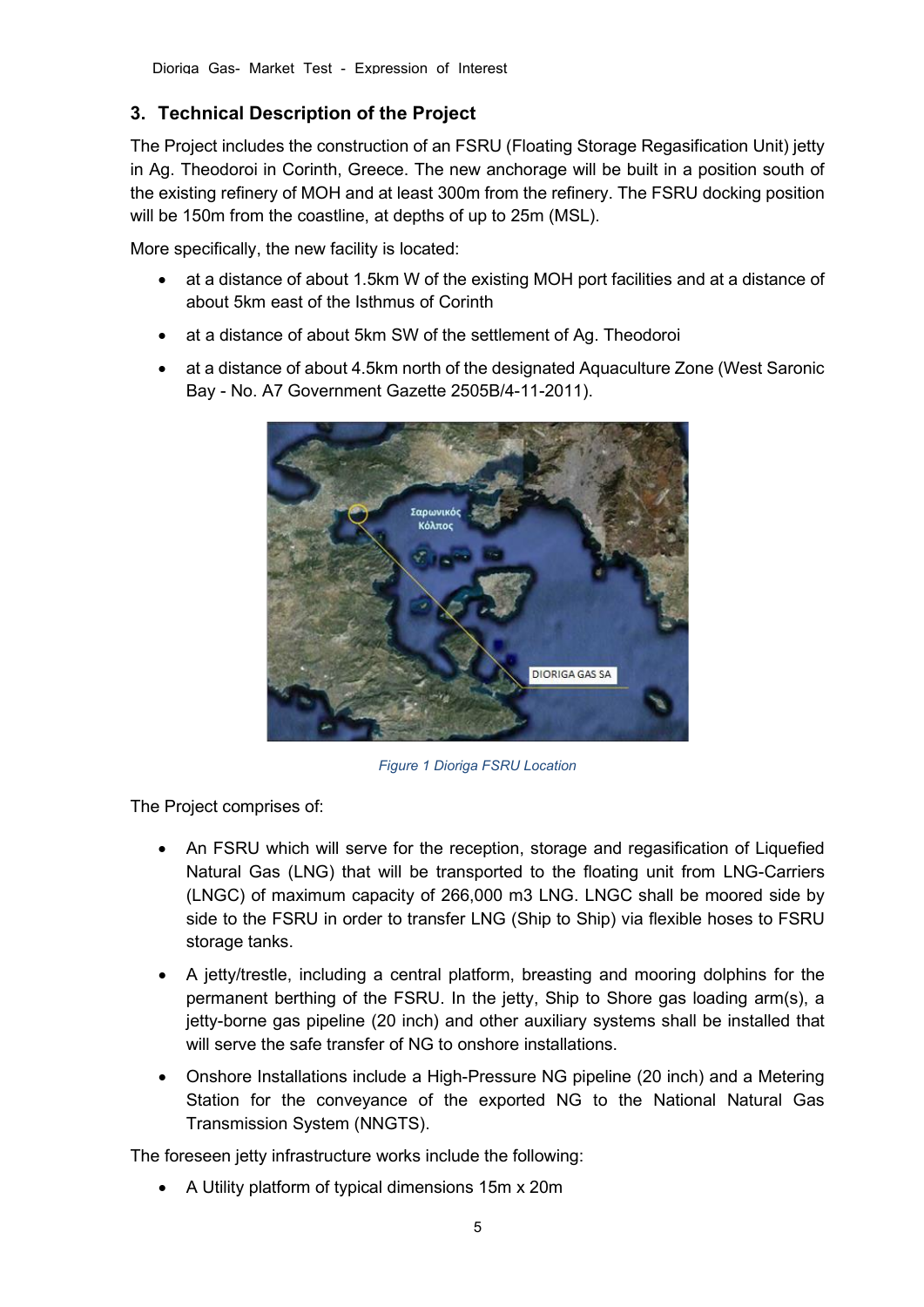- Four (4) breasting dolphins of typical dimensions 7m x 15m. On these dolphins, there will be positioned marine fenders to absorb the berthing energy and movements of the ship in service.
- Six (6) mooring dolphins, of typical dimensions 10m x 10m in symmetrical layout of three (3) on each side and at a distance of 0m and 50m behind the berthing line. Quick Release Mooring Hooks (QRMH) will be placed on each dolphin.
- Access corridor to the coast of about 130 m long on which the gas pipelines will be heading towards the coast.

The FSRU infrastructure will have a storage capacity of 170,000 to 210,000  $m^3 LNG$  and a nominal regasification capacity of  $132,000$   $MWh/day$ .



*Figure 2 Anchoring FSRU and LNG Carrier on Jetty*

The LNG delivered and stored at the FSRU shall be regasified and transmitted to the downstream natural gas system (NNGTS or other) at the flow rate requested by the Users, meeting the specifications of the respective downstream natural gas system (quality, pressure, temperature, etc.).

The Project will be connected to the NNGTS through an M/R station that will be developed and operated by DESFA. This new M/R Station will be located near the existing M/R Stations for the supply of MOH refinery and the Korinthos Power S.A. Power Plant, in the area of Agioi Theodoroi in Corinthia.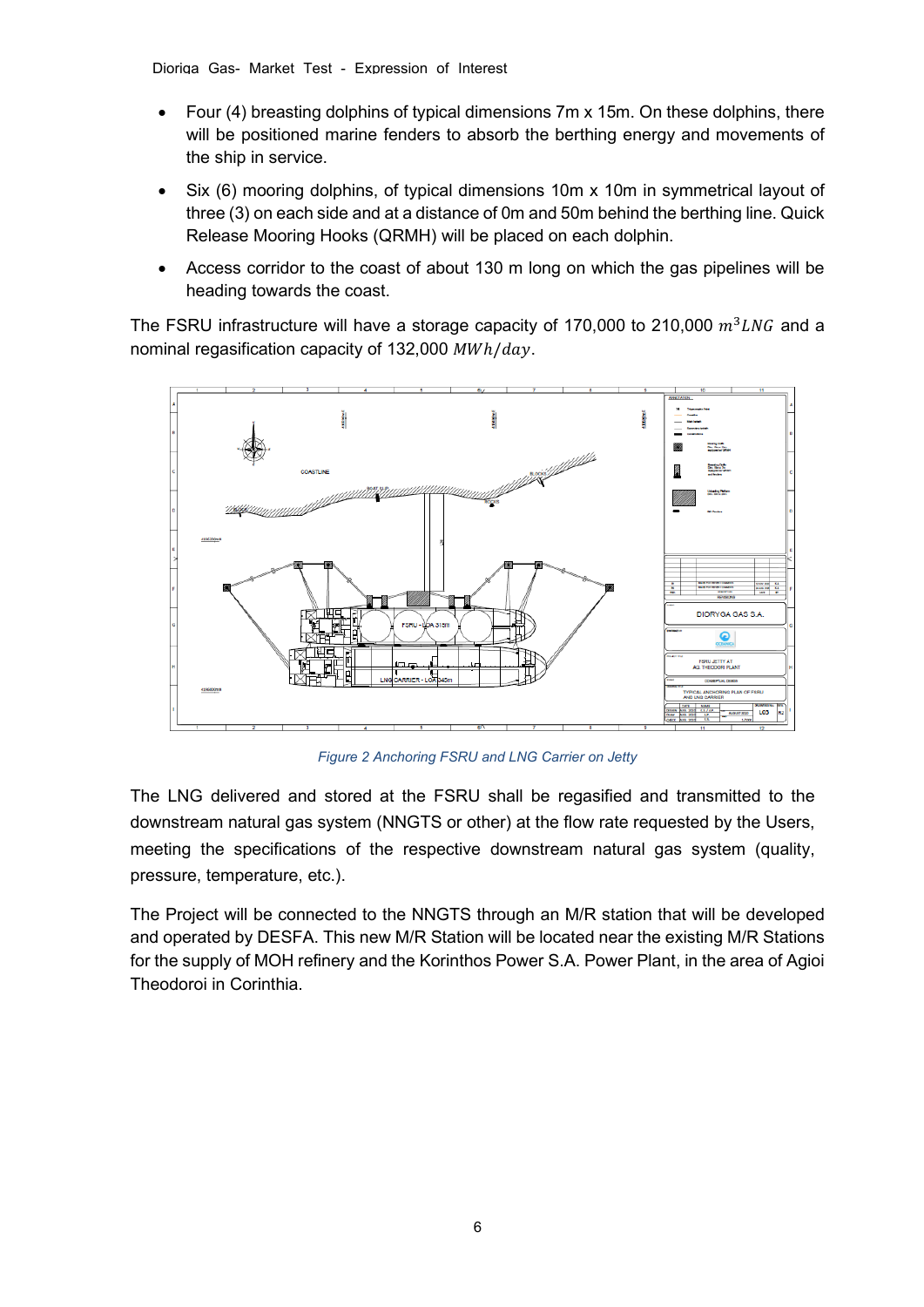## <span id="page-6-0"></span>**4. Project Status and Timeline**

Dioriga Gas has been working towards the development of the technical and commercial aspects of the Project, formally since 2016. Currently the Project is at a relatively mature level and Dioriga Gas is working towards the finalization of the commercial design.

On 20 December 2018, with its Decision No. 1321/2018, RAE granted to Dioriga Gas S.A. a license for an Independent Natural Gas System (INGS License). The license is provided according to the provisions of Greek Energy Law (Articles 2 and 74) and the Regulation for Natural Gas Licenses (FEK Β' 3430/17.08.2018). The license was granted in response to the relevant application submitted by Dioriga Gas S.A. submitted to RAE on 14 March 2017.

On 20 June 2019, Dioriga Gas S.A. submitted to DESFA S.A. a request for Advanced Reservation of Capacity at a new exit point to be constructed by DESFA at the vicinity of the Project. A Project Evaluation Study, carried out by DESFA, was concluded in August 2020.

The Project was included by DESFA in the 2021-2030 Ten Year Network Development plan as approved by RAE on 8 January 2021 (GG B' 1392/8.4.2021). Dioriga Gas is currently working thoroughly on preparing the relevant documentation for Installation license, including:

- Environmental terms
- Topographic study
- Opinion of services or bodies if required in the specific area or for specific activity
- Right to access to shore
- Right to access to seabed and sea area
- Safety study SEVESO III
- Installation Act
- Architecture study

In February 2021, Dioriga Gas submitted to RAE an application for amendment of its INGS License regarding technical characteristics and shareholding structure. On 29 April 2021, with its Decision No. 386/2021, RAE granted Dioriga Gas to proceed with the submitted amendments. The amended INGS License, submitted by Dioriga Gas to RAE on 16 July 2021, is currently awaiting for approval by RAE.

On June 16th 2021 the Advanced Reservation of Capacity Agreement (ARCA) for the construction of the connections between the Project and the National Natural Gas Transmission System (NNGTS) was co-signed by Dioriga Gas and DESFA.

Dioriga Gas S.A. has initiated its Front-End Engineering Design (FEED) which is expected to be concluded by Q4-2021 and aims to obtain all required licenses by Q2-2022 as shown in the Figure 3.

The construction of the Project is expected to begin in Q3 of 2022 and the Commissioning Operation Date is planned for Q4 of 2023.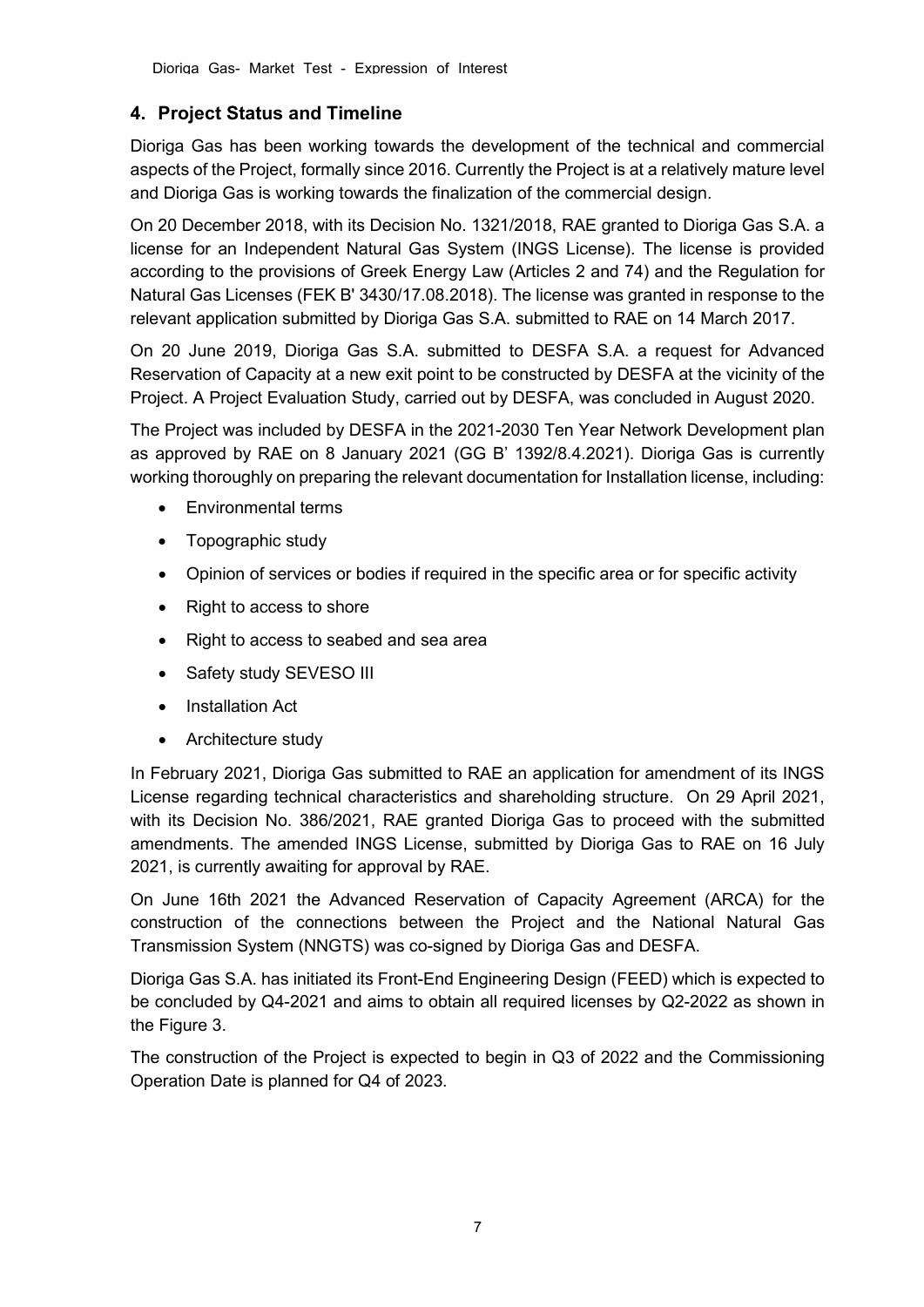

*Figure 3 Indicative High-Level Project Timeline. The timeline shows indicative timestamps for the conclusion of selected milestones. Several other parallel actions (not shown) are also anticipated.*

#### <span id="page-7-0"></span>**5. Offered Services and Tariff Determination Principles**

Products have been purposely conceived so as to accommodate demand for typical LNG services (e.g., bundled slots) and in addition ensure flexibility through the provision of additional regassification capacity and/or storage as well as a variety of short-term services.

In addition to LNG regassification services as outlined above, Dioriga shall be offering a wide range of small-scale LNG (ssLNG) services purposely designed to serve its Users in addressing evolving market requirements due to the European and national decarbonisation commitments and also the EU Smart Mobility Strategy which aims to expand the usage of lower carbon fuels to road and sea transport. The ssLNG services of Dioriga can well contribute in this direction. The Dioriga Gas FSRU will provide a number of products/services as shown below.

• **Product A** (Bundled Service)

The Bundled Service includes berthing, unloading, temporary storage, and uniform send-out/regasification of LNG into the NNGTS with a maximum of 20 days of storage (subject to Terminal Inter-Customer Agreement).

Contract Duration: equal or greater than one year and up to 25 years

Short Term Offerings (Spot): Non-allocated slots may be provided on a cargo-bycargo basis. Temporary storage duration shall be of a maximum of 20 days (subject to Terminal Inter-Customer Agreement). Actual allocating mechanism shall be defined by Dioriga Gas S.A. in the Dioriga FSRU Code of Operations to be prepared at least 1 year prior to commercial operation. The Dioriga FSRU Code shall be placed into public consultation.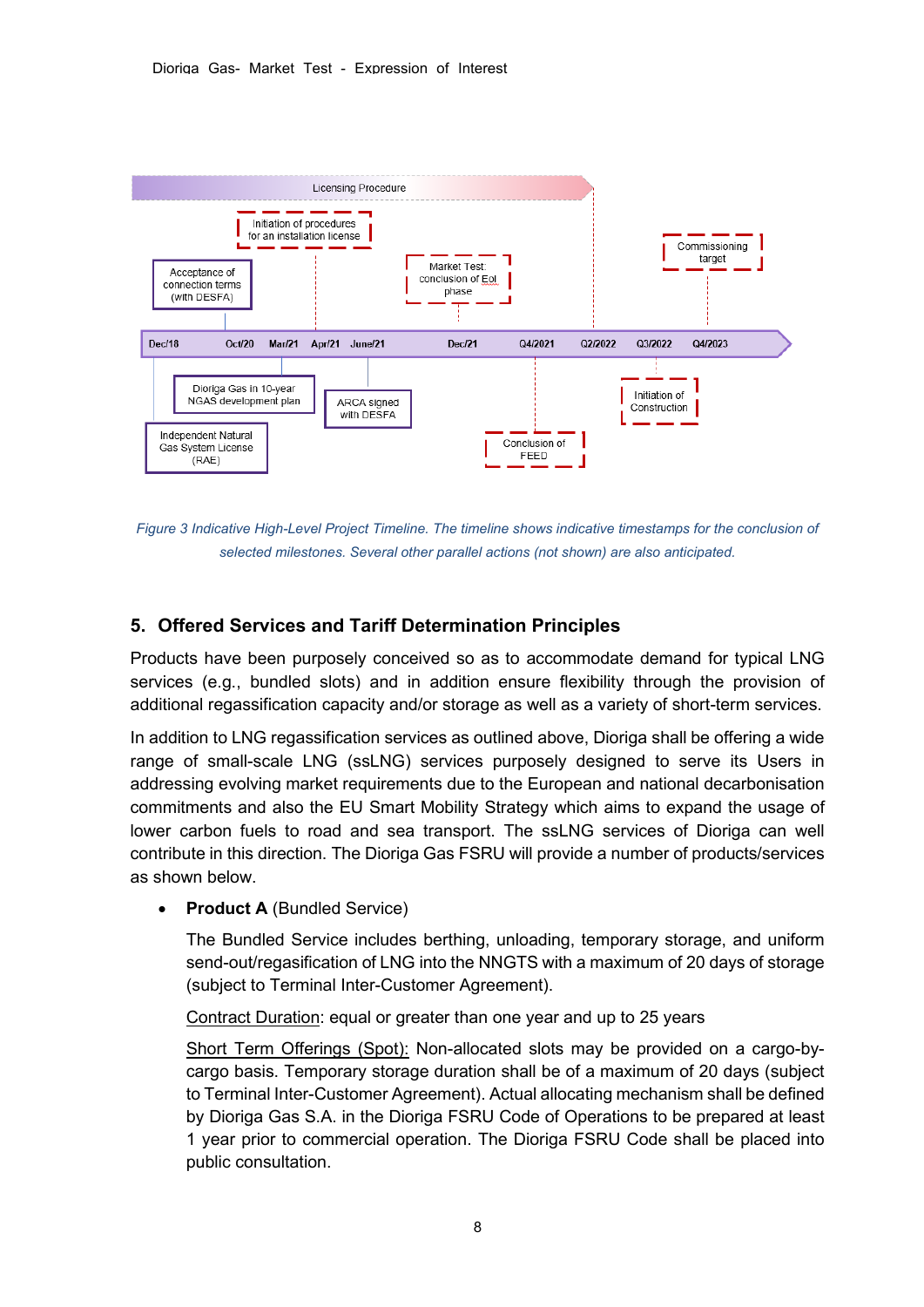#### • **Product B (Unbundled Services)**

The Unbundled Services include access to additional regasification capacity or additional storage in the FSRU tanks.

Contract Duration: equal or greater than one year and up to 25 years

Short Term Offerings: Non-allocated regassification capacity and temporary storage may be offered for short term (multiples of a day). Actual allocating mechanism shall be defined in the Dioriga FSRU Code of Operations. Minimum subscription for regasification capacity or storage shall be equal to 1 day.

#### • **Product C (small scale LNG services-ssLNG)**

Dioriga shall be providing at least two types of services under this Product.

#### o **LNG Bulk-breaking Service**

The service includes berthing of a small-scale vessel alongside the FSRU with a maximum 18 hours slot for reloading operations. Envisaged maximum cargo size: 10,000 m3.

Contract Duration equal or greater than one year and up to 25 years

#### o **LNG Bunkering Service**

The service includes berthing of a small-scale vessel/bunkering barge alongside FSRU with a maximum 12 hours slot for reloading operations. Maximum cargo size: 5,000 m3.

Contract Duration: equal or greater than one year and up to 25 years

Short Term Offerings: Non-allocated products of this type shall be offered on a short-term basis. Actual allocating mechanism shall be defined in the Dioriga FSRU Code of Operations.

#### • **Product D (TLT)**

The Truck loading Service includes loading LNG into LNG trucks capable of carrying LNG via road to the end-customers. Each truck is expected to carry nearly 274 MWh of LNG.

Contract Duration: equal or greater than one year and up to 25 years

Short Term Offerings: Non-allocated products of this type shall be offered on a shortterm basis. Actual allocating mechanism shall be defined in the Dioriga FSRU Code of Operations.

Tariff calculation principles and methodology will be defined by the Bidding Phase Guidelines. However, it is currently envisaged that the tariffs will be set in order to secure the Project's financial viability and Sponsors' targeted profitability. Tariffs applied to users will be cost reflective and non-discriminatory.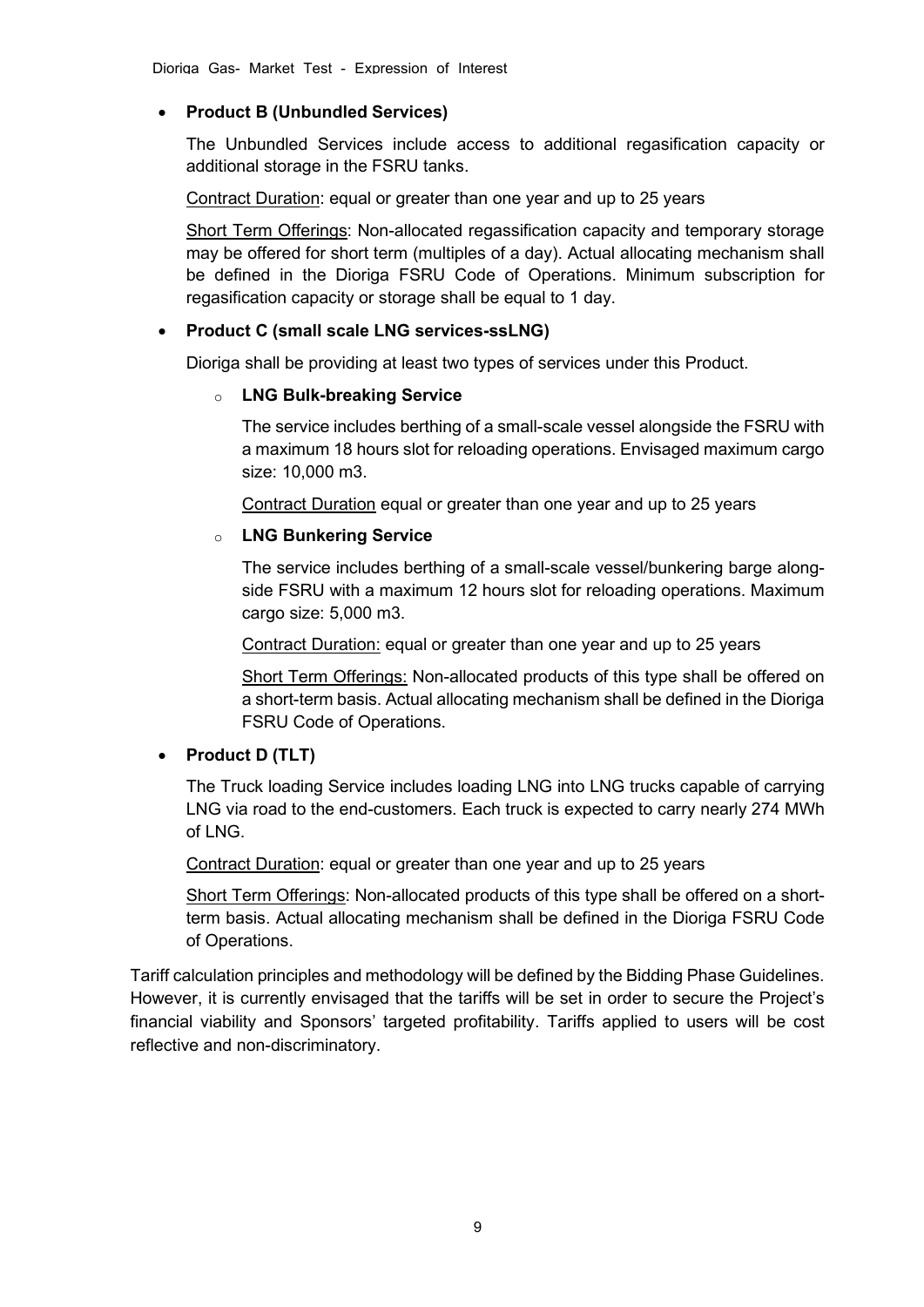## <span id="page-9-0"></span>**6. Participation in the EoI Phase**

## <span id="page-9-1"></span>**Eligibility**

In the Eol Phase all potential users, including shippers, DESFA and other TSOs and/or infrastructure operators, are invited to express their interest, pursuant to the Guidelines for management and allocation of capacity on the "Dioriga" Independent Natural Gas System, in contracting capacity in the Project and are asked to submit data and information in order for the Authority to assess the criteria set out in Article 36 (1) of the Directive.

The Eol Phase neither binds Eol Participants to book the capacity for which they have expressed their interest in, nor does it bind DIORIGA GAS to offer such capacity. However, participation in the Eol Phase is a prerequisite for subsequent participation in the Bidding Phase. This restriction may only be waived prior to the Binding phase if Dioriga Gas finds it suitable, but only under RAE's approval.

## <span id="page-9-2"></span>**Application Procedure**

Entities interested in this EoI Phase are requested to deliver the attached Exhibit II Form, duly completed and signed, together with the following mandatory supporting documentation, by no later than the Expression of Interest Deadline, by courier or registered mail, to the address of Dioriga Gas, specified in paragraph [6.2.2](#page-10-1) of this EoI Notice.

The mandatory supporting documents required to be attached along with the EoI Participant's Form are:

- Declaration that no person employed at senior management level in the EoI Participant's company or representing that company has been convicted for being a member of a criminal organization or has been convicted for fraud, corruption or money laundering;
- Declaration that the EoI Participant is not bankrupt or is under a procedure of any form of insolvency;
- Attested affidavit by the legal representative or the authorized representative of the EoI Participant;
- Certified copy of a certificate of current corporate registration issued no more than 3 months prior to the EoI Deadline;
- Audited financial statements of the three most recent completed financial years of the EoI Participant (or the shareholders of that EoI Participant if such audited financial statements cannot be produced for the last three financial years);
- Credit Rating/evidence of creditworthiness as defined in section [2.](#page-3-0) If the EoI Participant has no Credit Rating or does not have the minimum credit rating, it shall indicate how it intends to prove comparable creditworthiness (such as through Parent/Sovereign/State Guarantee, letter of Credit or other);

All documents are to be in English and duly signed by an authorized representative of the EoI Participant. Proof of power to sign shall be included in the documentation.

Within 5 (five) Days from the EoI Deadline, Dioriga Gas will deliver to the Authority the report summarizing the results of the EoI Phase in accordance with art. 7 of the Guidelines.

Dioriga Gas shall communicate to each Participant, the expressions of interest submitted by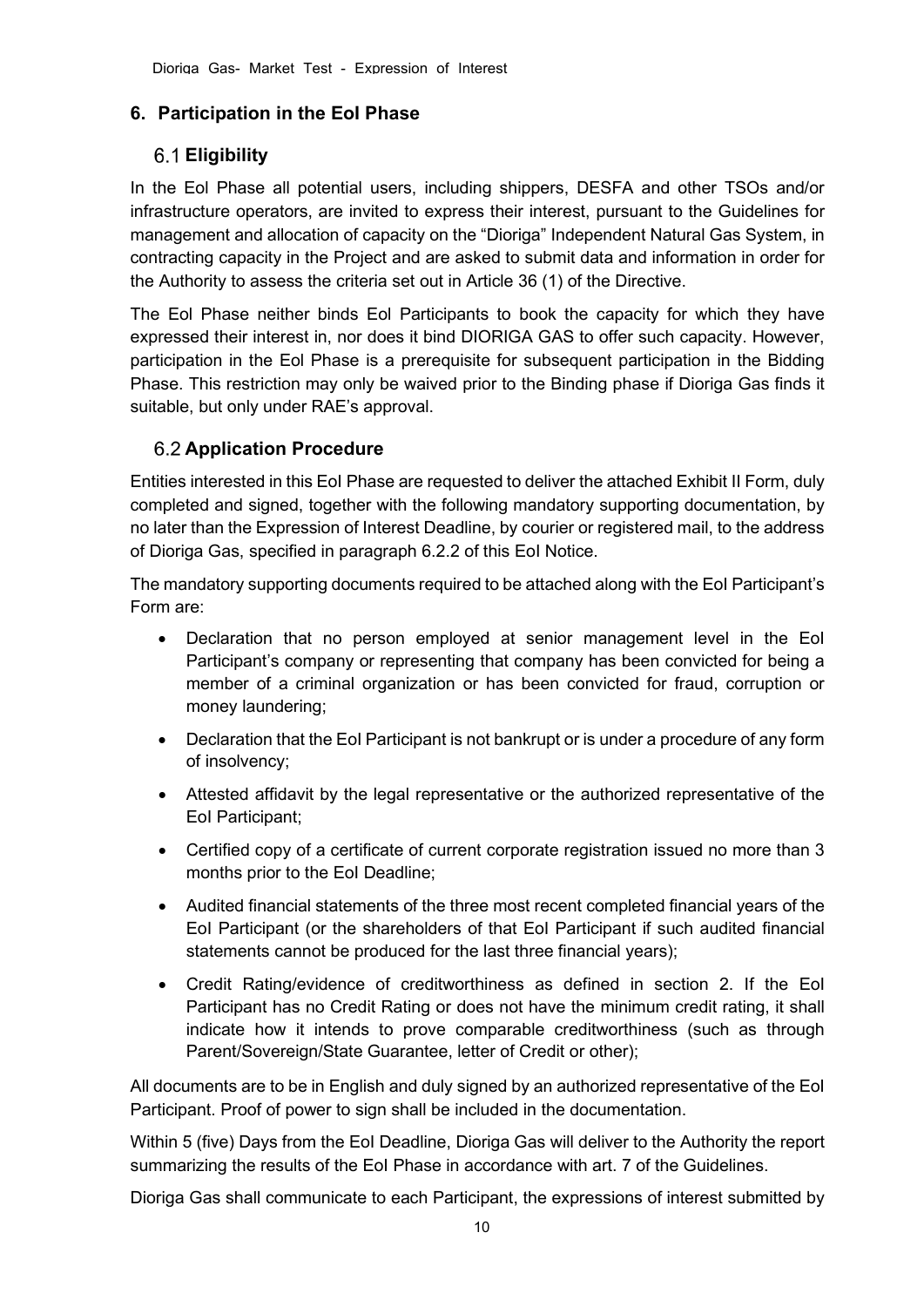product in an aggregate form. This communication shall take place at the latest within 10 (ten) business days from the EoI Deadline.

#### **6.2.1 Requests for Clarifications**

<span id="page-10-0"></span>Within and not later than 2 weeks from the publication of this EoI Notice, requests for clarification exclusively regarding the participation to the EoI Phase, can be addressed to the following email address:

[info@dioriga.gr](mailto:info@dioriga.gr) 

#### **6.2.2 Submission of Applications**

<span id="page-10-1"></span>All documents and declarations to be submitted to Dioriga Gas under this Market Test shall be made to the following email address:

[info@dioriga.gr](mailto:info@dioriga.gr)

#### <span id="page-10-2"></span>**Exclusion Criteria**

An EoI Participant may be excluded from the Market Test if one or more of the following occurs:

- i. Part of the requested documentation is missing or incomplete or not signed by an authorized signatory or delivered after the EoI deadline;
- ii. Mandatory documentation has not been received in its proper form by Dioriga Gas on time or at all;
- iii. The authorized signatory has been convicted for being a member of a criminal organization or has been convicted for fraud, corruption or money laundering.
- iv. The company has been declared bankrupt or is under a procedure of any form of insolvency.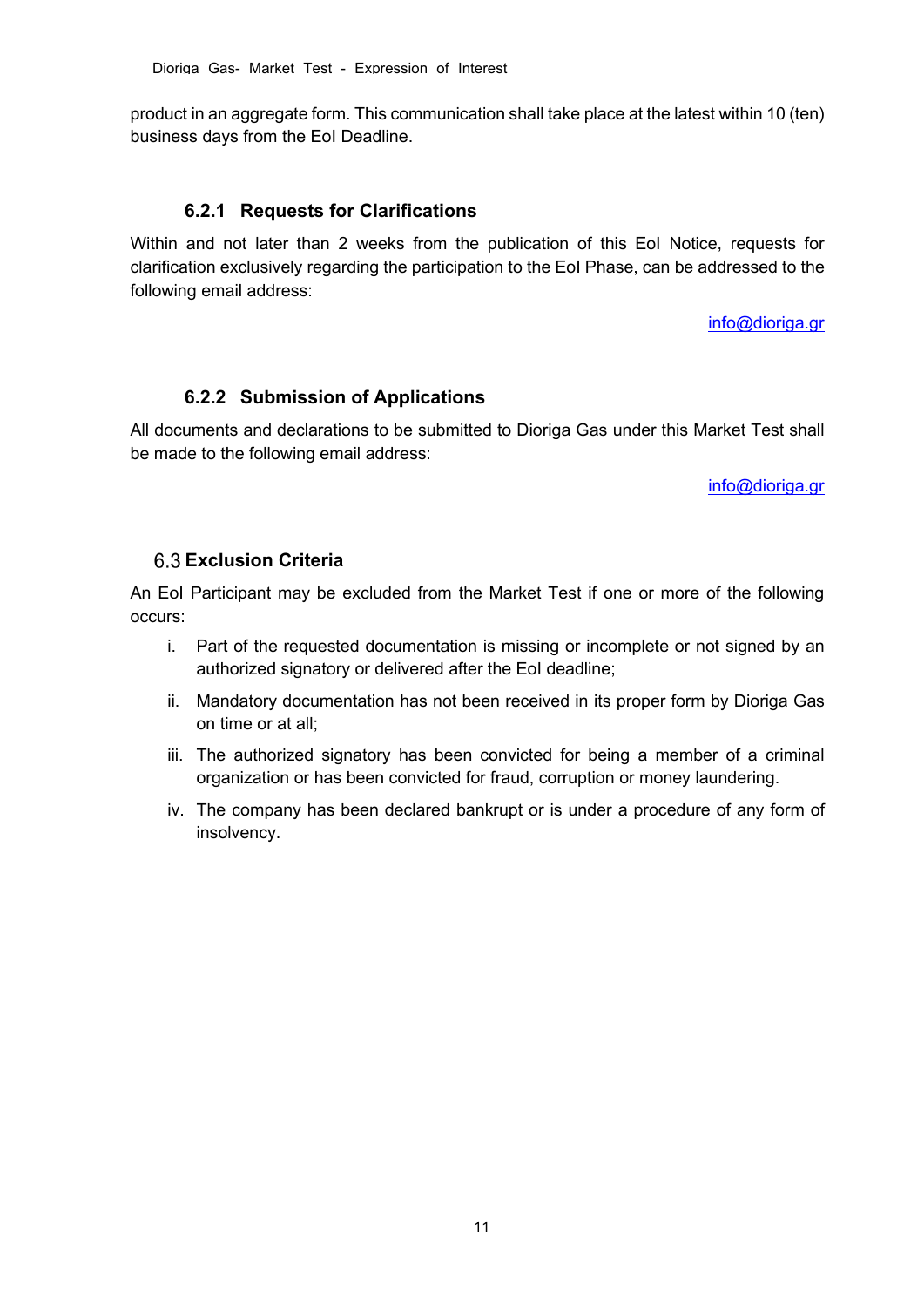## <span id="page-11-0"></span>**EoI Timeline**

#### *Table 1: Indicative Timeline of the Expression of Interest phase*

| <b>Stage</b>                                                          | <b>Deadline</b>                 |
|-----------------------------------------------------------------------|---------------------------------|
| <b>Start of Eol Phase</b>                                             | October 22 <sup>nd</sup> , 2021 |
| <b>Deadline of Request for Clarifications</b>                         | November 5th, 2021              |
| <b>Expression of Interest Deadline</b>                                | December 10th, 2021             |
| Summary of results evaluation by Dioriga Gas to<br><b>Authorities</b> | December 15th, 2021             |
| (In accordance with Article 7 of the Guidelines)                      |                                 |
| Dioriga Gas informs participants                                      | December 24th, 2021             |

## <span id="page-11-1"></span>**Participation Fee**

No participation fee is required for the EoI phase of the market test.

## <span id="page-11-2"></span>**7. Confidentiality**

Dioriga Gas on one side, and each EoI Participant on the other (for the purposes of this EoI Notice jointly referred to as "**the Parties**") shall treat confidentially all documents and information that they obtain or exchange from each other in connection with this Market Test (hereinafter, "**the Confidential Information**") and, unless otherwise stated herein, shall not disclose such Confidential Information or make it accessible to third parties without the prior written consent of the Party affected. The Parties undertake to use the confidential Information obtained exclusively for the purposes of the Market Test, in accordance with the principles contained in the EoI Notice.

Either Party shall be entitled to disclose without the written consent of the other Party any Confidential Information obtained from the other Party:

- i. to the Authority or any other competent authority for the purposes of the evaluation of the Dioriga Gas exemption application;
- ii. to its representatives, consultants, banks and insurers if and to the extent that disclosure is needed for proper performance of its obligations under this Market Test;
- iii. to the extent that the confidential information was legitimately known to the Party receiving the information at the time it:
	- a. was obtained from the other Party, or
	- b. was already in the public domain or becomes publicly available other than through an act or omission of the receiving Party, or